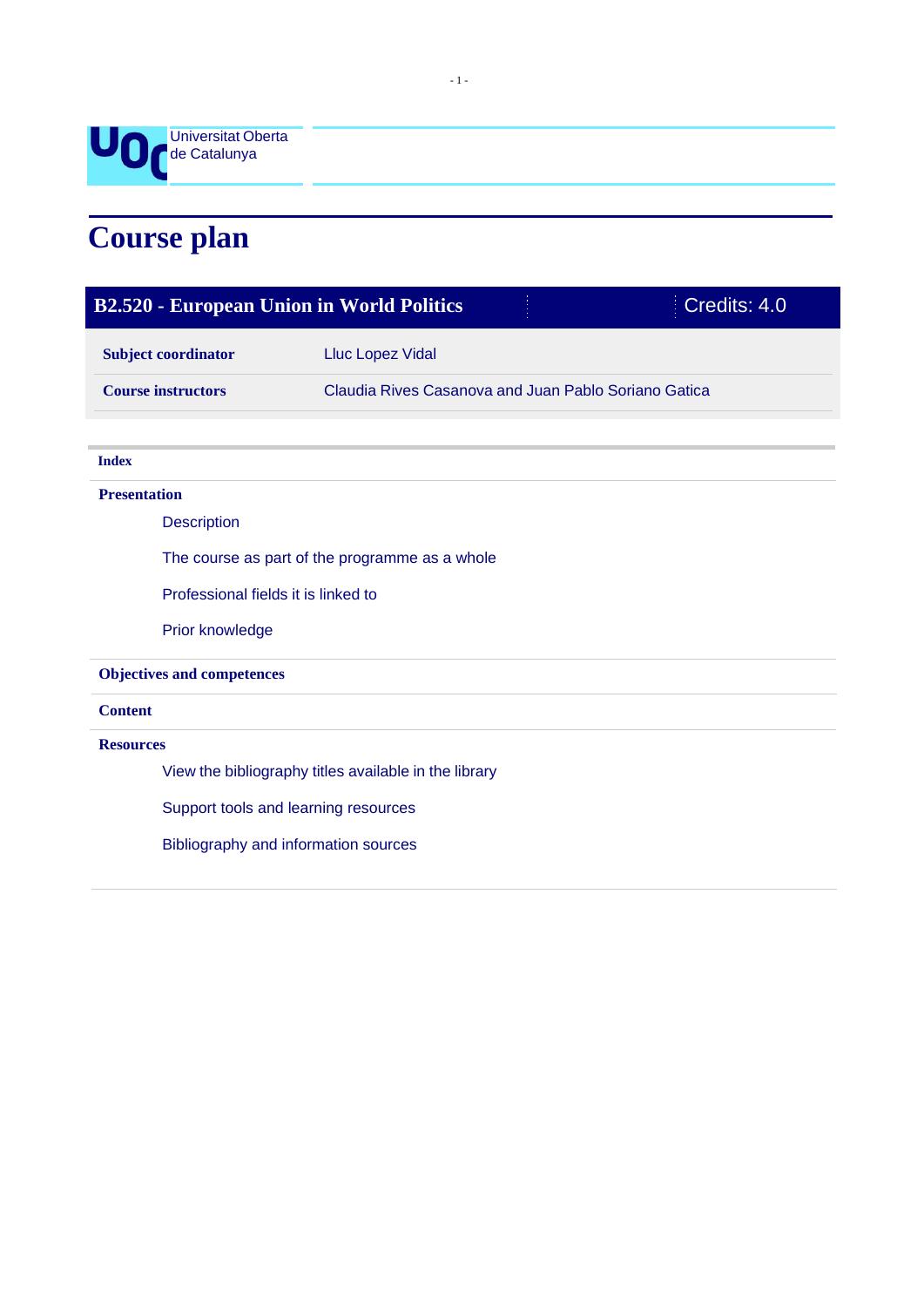# **Presentation**

## **Description**

The course *The European Union in World Politics* is designed to provide students with the historical, theoretical and conceptual knowledge on the genesis and development of the European Union as an international actor. It aims to generate a critical assessment on the EU's intricate and multifaceted foreign policy and on the analysis of said foreign policy within the context of the complex European and global transformations. To do so this course incorporates the study of the EU's world role into the wider field of International Relations (IR).

By the end of this course, students should be able to define and relate the main analytical concepts of the EU's international relations studies and to understand the main debates around the EU and its role in the international arena. This will provide them with the ability to explain the development of main trends within the EU's external relations and link these, in an informed way, to the analysis of the internal and external challenges of the current European political scenario.

The course is divided into two unit-centered parts.

**Part I** contains three units dedicated to introducing the **European Union as a global actor.** Unit 1 will address the **nature of the EU's foreign policy** as a multifaceted, multi-method and multi-level foreign policy. What does this mean? Well, the European Union is a sui generis kind of international actor. Empirically, the EU is often portrayed as an economic 'superpower' with a traditional central role in areas such as diplomacy, trade, 'soft security' and the construction of the broader world order. Analytically, its unique hybrid nature as something more than an intergovernmental organization with supranational structures but not quite a state in its own right poses certain challenges to the development of its role in world politics. This unit is designed to help students understand the **nature and genesis of the EU's role in the international system** as well as to understand the current debates, both political and academic, around the scope, relevance and limitations of said role.

The Unit 2 of our course will change the focus from the question of **what kind of international actor the EU is** to the question of **how the EU goes about performing its role** (or roles) in the international arena. We will explore the **institutional context** of the external relations of the EU through the analysis the Union's main institutions and their role in the EU's foreign policymaking. The Unit will present the different decision-making processes and balances of power among the different institutions at play in each policy and students will be able to comprehend the wider implications of the EU's internal institutional architecture for its external role.

Unit 3 will be dedicated to the analysis of the **interrelationship between the EU's foreign policy and the EU's member states' national foreign policies.** Since this is an interconnected and mutually influencing relationship, this unit will seek to understand the role of member states and member states' foreign policies play in shaping the EU's foreign policymaking processes. We will approach this dynamic relationship from three central concepts in EU foreign policy: firstly, the relationship between **power, interests and identities** of member states, secondly the problem of **coherence,** and thirdly, the dynamics of **Europeanization.** These concepts present complex issues with varying degrees of effects and differing implications on the EU's role as an international actor.

**Part II** of the course will focus on the **different dimensions** of the EU's external relations activity to **explore the origins, evolution and the impact** these activities have on the **Union's role** as an international actor.

This part is divided in two units.

Unit 4 will explore key issues in EU foreign policy in order to understand the **EU's presence, competences and capacity** in areas such as human rights, democracy and the rule of law, as well as conflict prevention, peacebuilding, and arms control.

Unit 5 is composed of three modules from which students must choose ONLY TWO. These two modules continue to explore the role of the EU as a **trade power**, the Union's role in **international development aid** and its presence in the **global political economy** arena. By carrying a more in-depth assessment of the EU's engagement in specific areas of international relations this unit will allow students to understand some of the most **pressing challenges the EU faces** in **contemporary world politics** by exploring the EU's inherent tensions and contradictions as well as its strengths and added value as such a unique actor.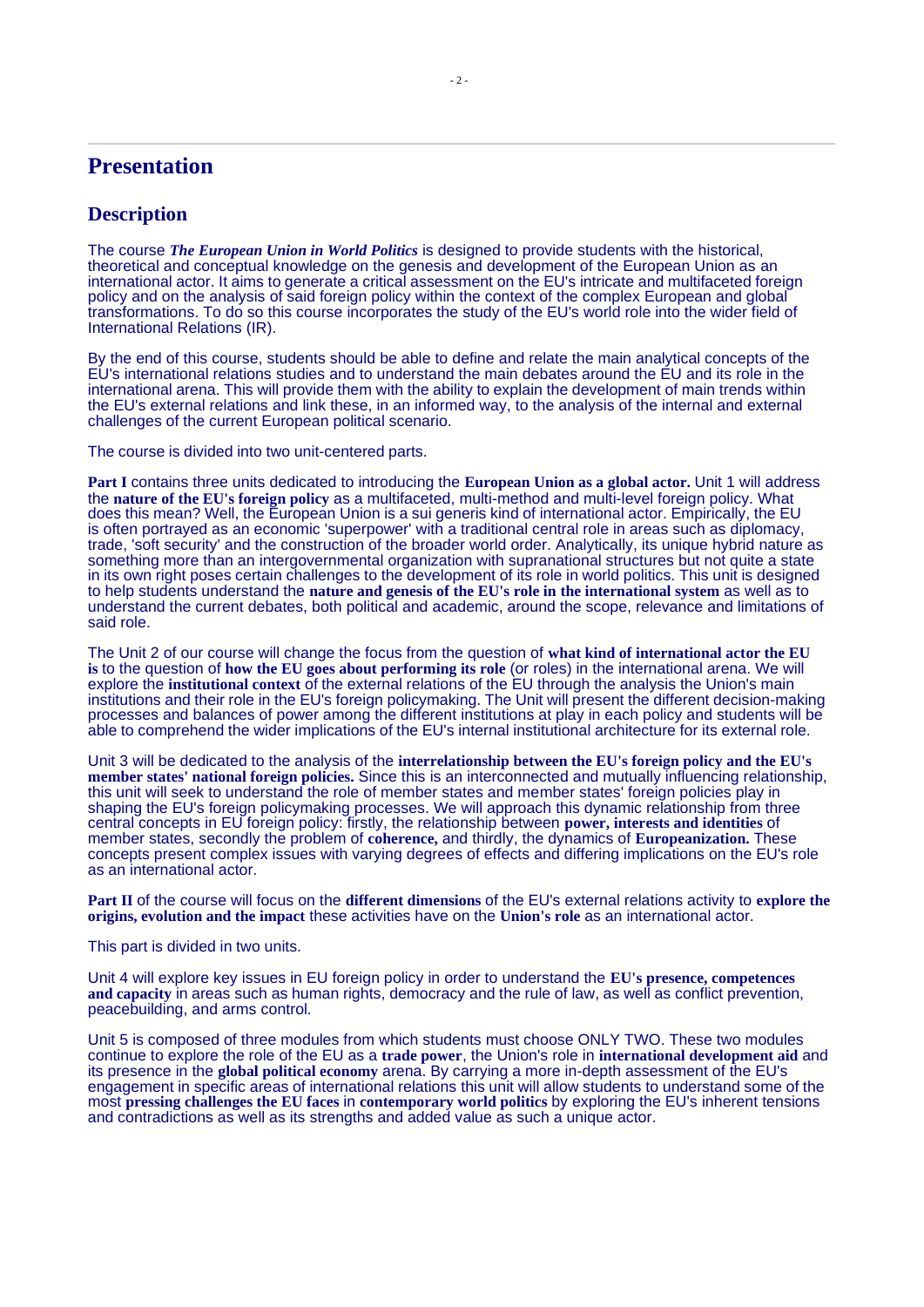## **The course as part of the programme as a whole**

#### **The course as part of the programme as a whole**

The Master's Degree in International Affairs and Diplomacy (UOC, UNITAR) is designed for diplomats and government officials involved in international affairs, as well as those persons involved in international relations or seeking a career in this field.

The course *The European Union in World Politics* will provide students with the theoretical and analytical tools necessary to understand academic and political debates regarding the role of the European Union in world politics as well as to critically assess current issues taking place in within the EU and in the international sphere such as the blurring borders between internal and external security, the impact of Brexit and the EU's internal debate for its international role, the uncertainty about the future of transatlantic realtions, the yetto-see development of new special relationships between the Union and important players such as China, India, Brazil, the partnership with Africa, the EU's role in the fight against climate change, or the increasing debate around the very existence and future of the EU as an actor. These are all headline issues embedded in the daily development of our lives or even specifically our jobs. To be able to **critically analyze and address** them is of invaluable help to better understand the world we live in.

# **Professional fields it is linked to**

- National bodies (such as government ministries and departments, civil services, think-tanks, and policy advisory groups)
- Embassies and consulates
- International organizations (such as the UN, UN agencies, EU departments)
- Campaign groups, aid agencies and other nongovernmental organizations (NGOs)
- Companies operating on an international level
- Journalists and other media professionals
- Banking, financial services and corporate consultancy
- University lecturers

## **Prior knowledge**

No prior knowledge is required, although some notions of the European Union and/or International Relations theories might be useful.

# **Objectives and competences**

The course The European Union in World Politics aims to help students:

- Familiarize with key frameworks, concepts and debates for the theoretical understanding of the EU's role in the international system.
- Understand the workings and impact of the external relations of the EU both for the Union itself and for the wider international arena.
- Be able to critically assess and reflect on current issues affecting the EU in world politics.
- Develop independent research and analytical skills.

# **Content**

| UNIT | <b>CONTENT</b> | READINGS - available in<br>the classroom resources | ACTIVITIES |
|------|----------------|----------------------------------------------------|------------|
|      |                |                                                    |            |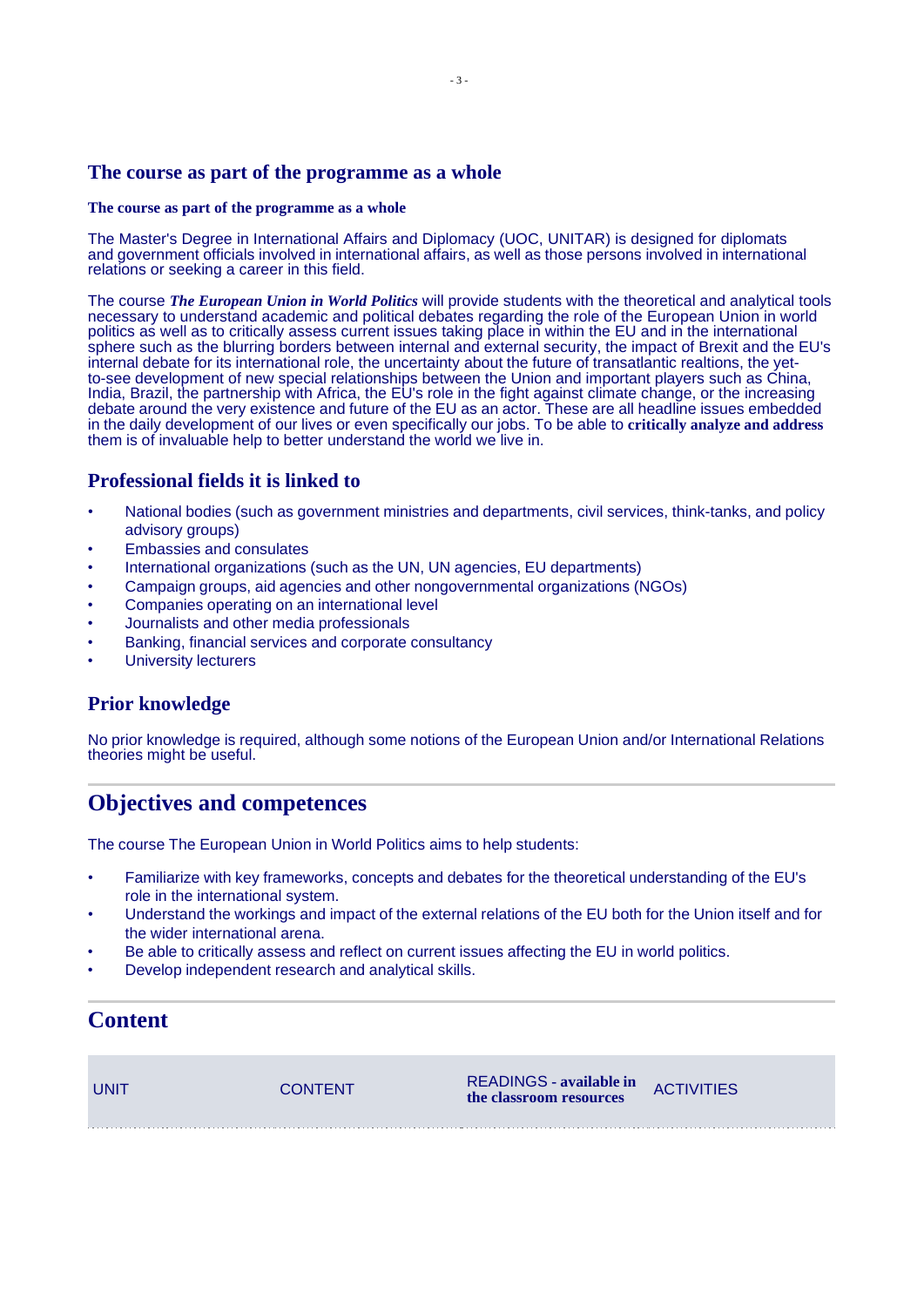| 1. The Nature of the EU's<br><b>Foreign Policy</b>               | 1.1. Introducing<br><b>European Foreign Policy</b><br>1.2. The Community<br><b>System</b><br>1.4. The Common<br><b>Foreign and Security</b><br>Policy<br>1.4 Theorizing the EU as<br>a Global Actor                                                                                                               | PDF Chapter 10. The<br>EU as a Global Actor,<br>Peterson and Gottwald.<br>pp. 208 - 228.<br>From "Kenealy,<br>Peterson and Corbett,<br>2015. The European<br>Union: How does<br>it work?, Oxford<br><b>University Press"</b><br><b>Optional reading Study</b><br>Guide                                                                                                                                                                                      | CAT <sub>1</sub> |
|------------------------------------------------------------------|-------------------------------------------------------------------------------------------------------------------------------------------------------------------------------------------------------------------------------------------------------------------------------------------------------------------|-------------------------------------------------------------------------------------------------------------------------------------------------------------------------------------------------------------------------------------------------------------------------------------------------------------------------------------------------------------------------------------------------------------------------------------------------------------|------------------|
| The EU's Foreign<br>2.<br><b>Policy System: Actors</b>           | 2.1. One Framework,<br><b>Two Policy-making</b><br>Methods or a<br>Continuum?<br>2.2. The European<br>Council<br>2.3. The Council of the<br><b>European Union</b><br>2.4. The Commission<br>2.5. The HRVP and<br><b>EEAS</b><br>2.6. The European<br>Parliament<br>2.7. The Court of Justice<br>2.8. Other actors | PDF The EU's Foreign<br>Policy System: Actors.<br>Keukeleire and Delreux.<br>pp. 61-93.<br>From "Keukeleire<br>and Delreux, 2014.<br>The Foreign Policy of<br>the European Union,<br>Palgrave Macmillan"<br><b>Optional reading Study</b><br>Guide                                                                                                                                                                                                          | CAT <sub>1</sub> |
| З.<br><b>EU Foreign Policy</b><br>and National Foreign<br>Policy | 3.1. Power, Interests and<br><b>Identity of Member States</b><br>3.2. The Problem of<br>Coherence<br>3.3. Europeanization                                                                                                                                                                                         | PDF Chapter 5, EU<br>Foreign Policy and<br><b>National Foreign</b><br>Policy, 116 - 134. From<br>"Keukeleire and Delreux,<br>2014. The Foreign Policy<br>of the European Union,<br>Palgrave Macmillan"<br>PDF Carmen Gebhard,<br>The Problem of<br>Coherence in the EU's<br>International Relations,<br>124 - 140. From "Hill,<br>Smith and Vanhoonacker,<br>2017. International<br>Relations and the<br>European Union. Oxford<br><b>University Press"</b> | CAT <sub>2</sub> |

PDF Reuben Wong, The Role of Member States: The Europeanization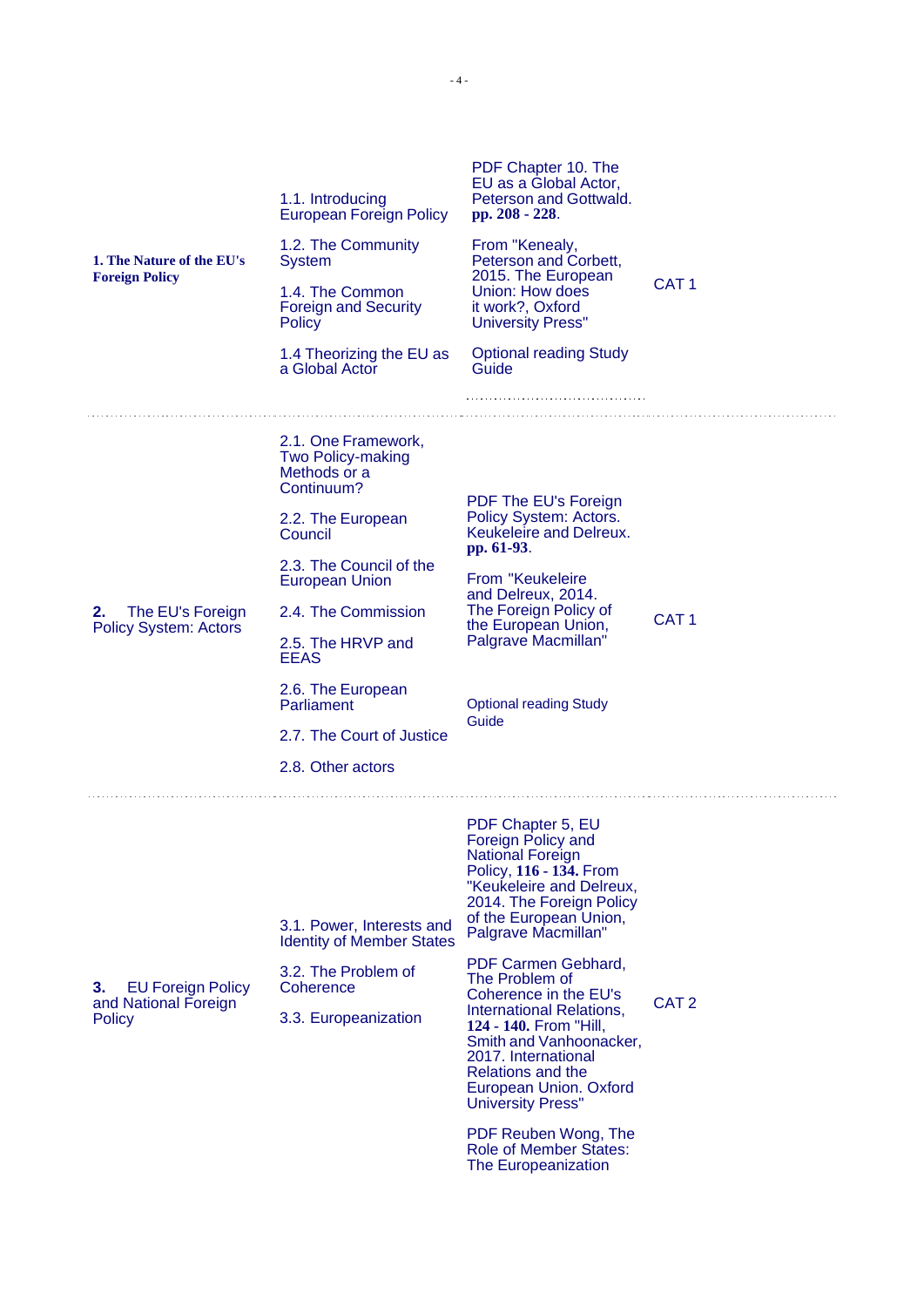|                                              |                                                                                                                                                                                                     | of Foreign Policy? 144<br>- 152. From "Hill, Smith<br>and Vanhoonacker, 2017.<br><b>International Relations</b><br>and the European Union.<br><b>Oxford University Press"</b><br><b>Optional reading Study</b><br>Guide                                                                                                                                                                                                                                                         |                                                                                     |
|----------------------------------------------|-----------------------------------------------------------------------------------------------------------------------------------------------------------------------------------------------------|---------------------------------------------------------------------------------------------------------------------------------------------------------------------------------------------------------------------------------------------------------------------------------------------------------------------------------------------------------------------------------------------------------------------------------------------------------------------------------|-------------------------------------------------------------------------------------|
| 4. Key Issues in Eu<br><b>Foreign Policy</b> | 4.1. Human Rights,<br>Democracy and the Rule<br>of Law<br>4.2. Conflict Prevention,<br><b>Crisis Management and</b><br>Peacebuilding<br>4.3. Non-Proliferation and<br><b>Control of Arms Export</b> | PDF Chapter 6. Key<br><b>Issues in EU Foreign</b><br>Policy. Keukeleire and<br>Delreux, pp. 135 - 155.<br>From "Keukeleire<br>and Delreux, 2014.<br>The Foreign Policy of<br>the European Union,<br>Palgrave Macmillan"<br><b>Optional reading Study</b><br>Guide                                                                                                                                                                                                               | CAT <sub>3</sub>                                                                    |
| 5. Key Issues in EU<br>foreign Policy (2)    | <b>CHOOSE ONLY TWO</b><br>5.1. The European Union<br>as a Trade Power<br>5.2. The EU and<br>International<br>Development<br>5.3. The EU and Global<br><b>Political Economy</b>                      | From "Hill, Smith and<br>Vanhoonacker, 2017.<br><b>International Relations</b><br>and the European Union.<br><b>Oxford University Press"</b><br>PDF Chapter 10. The<br>European Union as a<br><b>Trade Power, Sophie</b><br>Meunier and Kalypso<br>Nicolaïdis. pp. 209 - 234<br>PDF Chapter 13. The<br><b>EU</b> and International<br>Development. Maurizio<br>Carbone. pp. 292 - 312<br>PDF The EU and the<br><b>Global Political Economy.</b><br>Amy Verdun. pp. 236 -<br>261 | CAT <sub>3</sub>                                                                    |
| <b>6.</b> Synthesis Unit                     | All previous materials                                                                                                                                                                              |                                                                                                                                                                                                                                                                                                                                                                                                                                                                                 | <b>CAT 4: Academic debate</b><br>(instructions to be published<br>in the classroom) |

# **Resources**

**View the bibliography titles available in the library**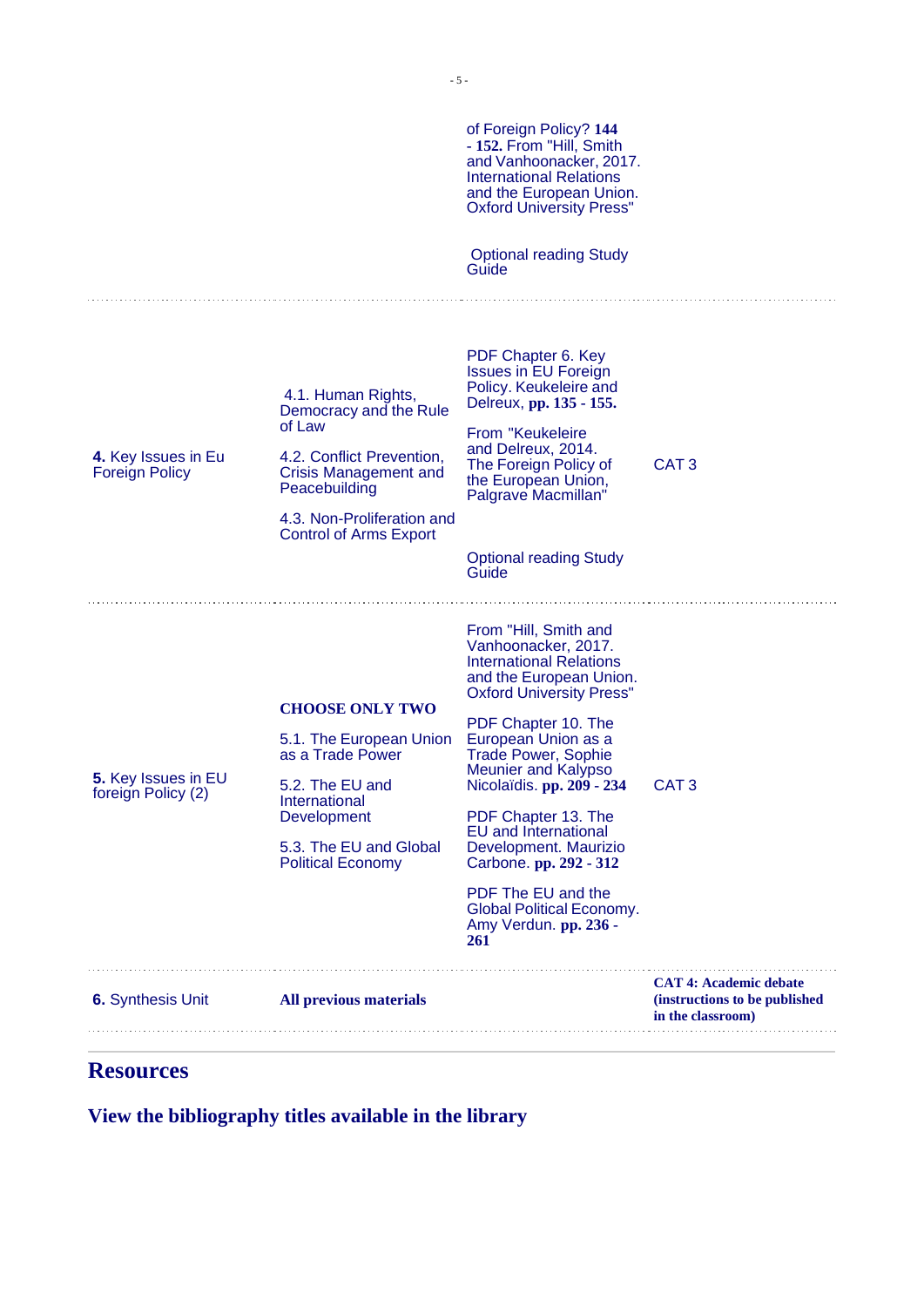• Kubicek, Paul, autor (0). European politics / Paul Kubicek. Milton Park, Abingdon, Oxon : Routledge, 2017

ISBN: 9781315616919

Leonard, R. L. (Richard Lawrence), autor (0). Economist guide to the European Union;The Routledge guide to the European Union : previously known as the Economist Guide to the European Union / Dick Leonard and Robert Taylor. London New York, NY : Routledge, 2016

ISBN: 9781317208594

•

•

•

Olsen, Jonathan, 1959-, autor (0). The European Union : politics and policies / Jonathan Olsen, John McCormick. Boulder, CO : Westview Press , [2017]

ISBN: 9780813349848

(2014). The European Union : readings on the theory and practice of European integration / edited by Brent F. Nelsen and Alexander Stubb. Basingstoke : Palgrave Macmillan, 2014

ISBN: 9781137410917

#### **Support tools and learning resources**

#### **Learning resources used in this subject**

| <b>Material</b> | <b>Support</b> |
|-----------------|----------------|
|                 |                |

Selected chapters from

Kenealy, Peterson and Corbett, 2015. The European Union: How does it work?, Oxford University Press

Keukeleire and Delreux, 2014. The Foreign Policy of **PDF** the European Union, Palgrave Macmillan

Hill, Smith and Vanhoonacker, 2017. International Relations and the European Union. Oxford University Press

#### **Support tools and complementary materials**

Although the course is built around the reading materials specified above, students are provided with a Study Guide in every Unit which complements the compulsory readings, highlights important elements of these readings and offers a selection of OPTIONAL (non-assessable) material under the specific thematic sections in each guide. These Study Guides are uploaded on to the platform. In addition to that, students are welcomed to ask the tutor for issue specific readings should they be interested.

#### **Resources for citation and referencing**

- Bibliography management: [http://biblioteca.uoc.edu/en/resources/bibliography-management?](http://biblioteca.uoc.edu/en/resources/bibliography-management) platform=hootsuite

- Video on how to cite sources: <http://biblioteca.uoc.edu/en/resources/bibliographic-citation>

- UOC's language resources database: dictionaries, tools and style services:<http://biblioteca.uoc.edu/en/> resources/english-language-resources

- UOC's Library Services: <http://biblioteca.uoc.edu/en/resources/resource/uoc-library-research>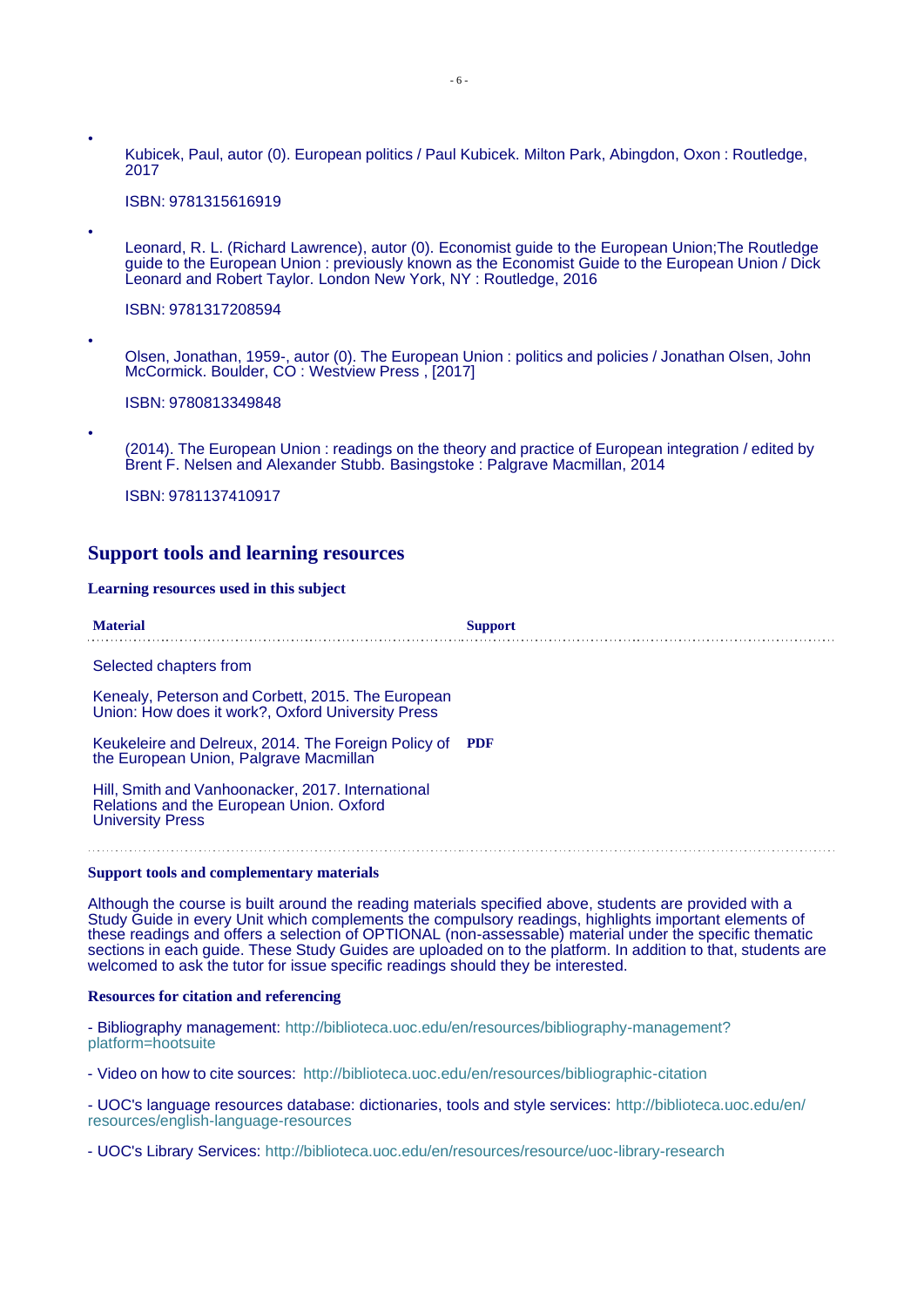#### **Relevant Websites:**

- About the European Union: https://europa.eu/european-union/about-eu\_en
- Centre for European Policy Studies (CEPS): [http://www.ceps.be](http://www.ceps.be/)
- Centre for European Reform: [http://www.cer.org.uk](http://www.cer.org.uk/)
- CIDOB-Barcelona Center for International Affairs: [https://www.cidob.org/en/](http://www.cidob.org/en/)
- Council of Europe: [https://www.coe.int/en/web/portal/home](http://www.coe.int/en/web/portal/home)
- Council of the European Union: [https://www.consilium.europa.eu/en/council-eu/](http://www.consilium.europa.eu/en/council-eu/)
- Council on Foreign Relations Europe and Eurasia: [https://www.](http://www.cfr.org/europe-and-)cf[r.org/europe-and](http://www.cfr.org/europe-and-)eurasia
- Delegation of the EU to the United States: https://eeas.europa.eu/delegations/united-
- states-america\_en
- EUobserver: [http://www.euobserver.com](http://www.euobserver.com/)
- EurActi [target="\\_blank">http://www.](http://www.euractiv.com/)euractiv.com
- European Council [https://www.consilium.europa.eu/en/](http://www.consilium.europa.eu/en/)
- European Council on Foreign Relations: [http://www.ecfr.eu](http://www.ecfr.eu/)
- European External Action Service: https://eeas.europa.eu/headquarters/headquarters-

### homepage\_en

- European Navigator: [https://www.cvce.eu/](http://www.cvce.eu/)
- European Parliament: <http://www.europarl.europa.eu/portal/en>
- GZERO World with Ian Bremmer: [https://www.gzeromedia.com/gzero-world-with-ian-bremmer/](http://www.gzeromedia.com/gzero-world-with-ian-bremmer/)
- North Atlantic Treaty Organization (NATO): [http://www.nato.int](http://www.nato.int/)
- Organization for Security and Cooperation in Europe (OSCE): [http://www.osce.org](http://www.osce.org/)
- Politico EU: [https://www.politico.eu/](http://www.politico.eu/)
- United States mission to the European Union: https://useu.usmission.gov/

#### **Academic journals**

Comparative European Politics Debatte: Journal of Contemporary Central and Eastern Europe EUISS Chaillot Papers Europe Asia Studies European Constitutional Law Review European Foreign Affairs Review European Integration Online Papers (EIoP)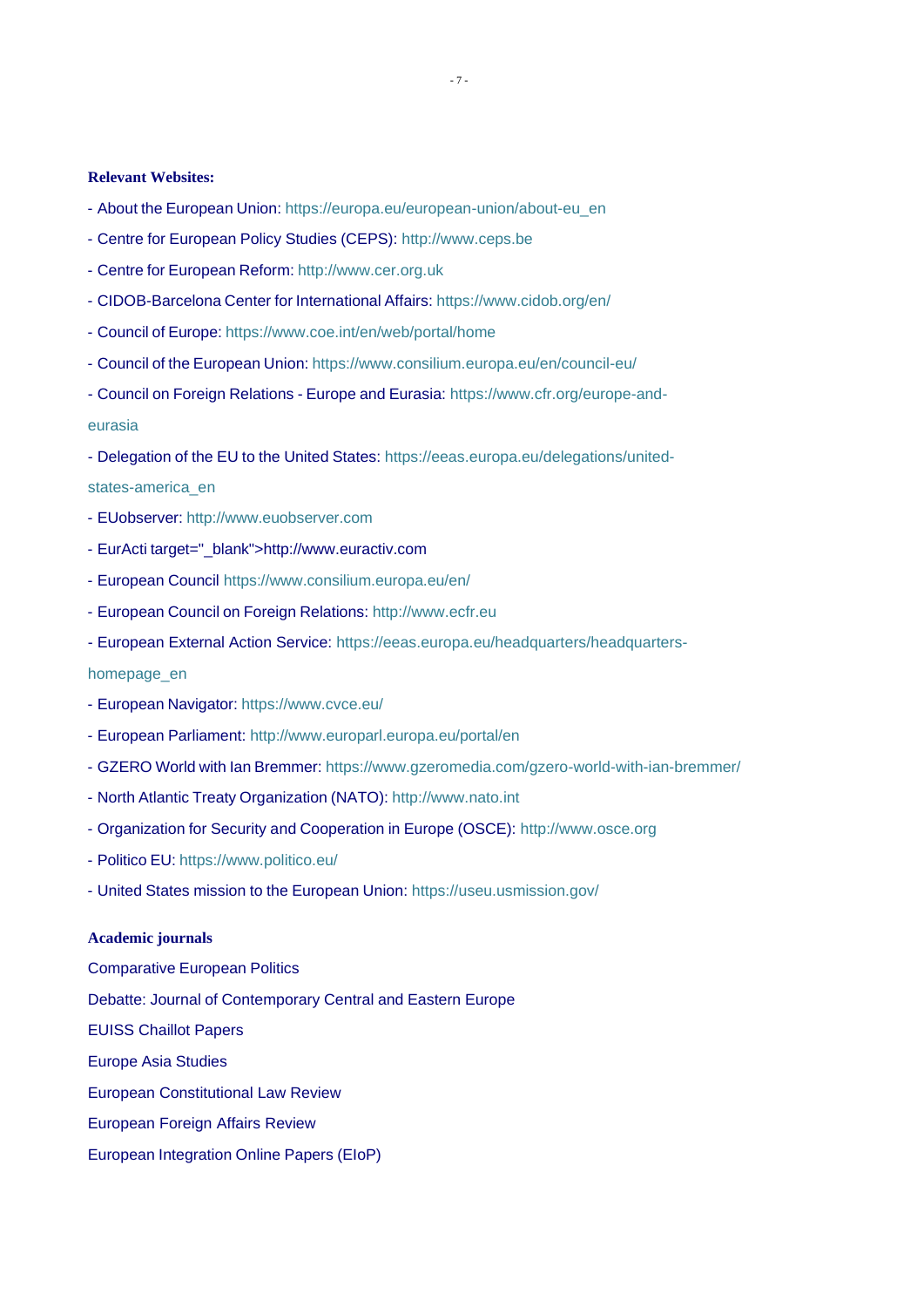- European Journal of Political Research
- European Law Journal
- European Law Review
- European Political Science
- European Political Science Review
- European Review
- European Research Paper Archives
- European Security
- European Societies
- European Union Politics
- Europe's World
- JCMS: Journal of Common Market Studies
- Journal of Contemporary European Studies
- Journal of Contemporary European Research
- Journal of European Competition Law and Practice
- Journal of European Integration
- Journal of European Public Policy
- Journal of European Studies
- Living Reviews in European Governance
- Perspectives on European Politics & Society
- Southern European Society and Politics
- West European Politics

#### **Podcasts**

- European Council on Foreign Relations
- Chatham House
- **Oxford University Podcasts Europe**
- **POLITICO**
- Institute for European Studies Jean Monnet Chair EU foreign affairs podcasts

#### **Other resources**

- ECLAS European Commission Libraries Catalogue: [http://www.eufp.eu/eclas-european-commission](http://www.eufp.eu/eclas-european-commission-)libraries-catalogue
- Basic Information about the EU eu

## **Bibliography and information sources**